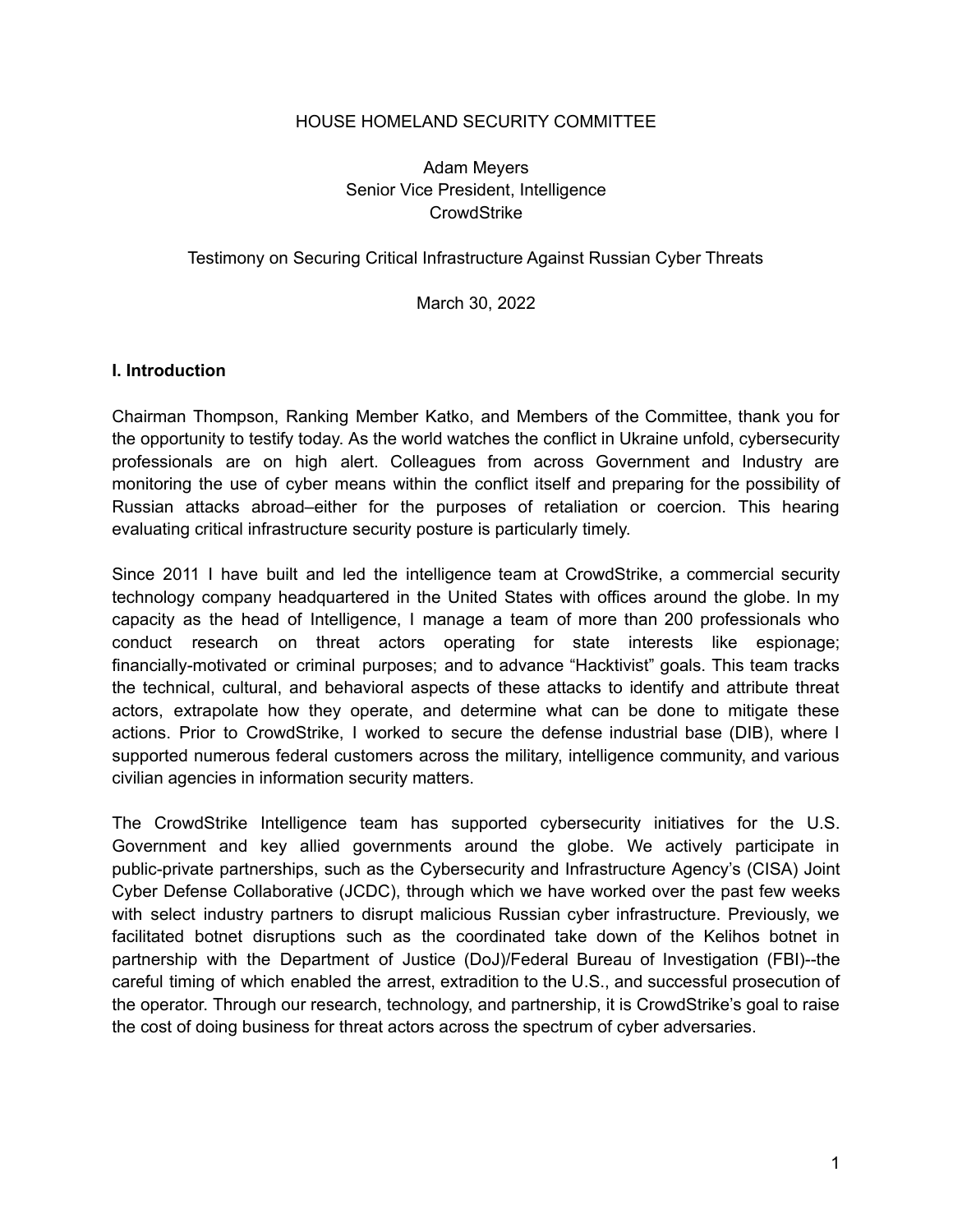## **II. Cyber Activity Associated with the Conflict in Ukraine** 1

In the immediate lead up to the 2022 military conflict in Ukraine, several Russian-state nexus threat actors engaged in espionage as well as disruptive and destructive attacks against government and commercial targets. The commencement of the conflict also activated Russian eCrime and "Hacktivist" actors. I will survey developments with each in turn, following a brief discussion of the recent history of Russian threat activity targeting Ukraine.

## *II.1. Background*

Russia has a long history of leveraging cyber operations to effectuate political goals in Ukraine. Russian cyber operations against Ukraine began in earnest following the Euromaidan protests which began in late 2013. The Main Center for Special Technologies (GTsST), Unit 74455 of Russia's military intelligence organization, <sup>2</sup> which CrowdStrike tracks as *VOODOO BEAR*, <sup>3</sup> has been one of the major perpetrators of these offensive operations. The overarching motivation for *VOODOO BEAR* activities is to contribute to psychological operations seeking to degrade, delegitimize, or otherwise influence public trust in state institutions and industry sectors in target countries, including government, energy, transportation, and media organizations.

This adversary was behind notorious incidents such as disruptions to Ukrainian Critical Infrastructure resulting in power outages in both December 2015, and a year later, as well as campaigns targeting media, transportation, and electoral infrastructure. *VOODOO BEAR* operations created wider concern for the international community in June 2017 when a supply chain attack against a financial software update mechanism resulted in the deployment of *NotPetya*, a self-propagating destructive weapon masquerading as ransomware. The impact of the *NotPetya* incident by some estimates caused USD \$10 Billion in total damage and impacted global companies and public services in a variety of sectors, including critical infrastructure providers. 4

<sup>2</sup> Redesignated the *Main Directorate of the General Staff of the Armed Forces of the Russian Federation*, researchers and analysts still widely refer to this organization by its former acronym, *GRU*. 1 I have endeavored to cite as much source material as possible for this testimony. In some instances, however, it was most prudent to redact details like URLs. In other instances, I've cited limited-distribution CrowdStrike research. Additional information and materials are available to Committee staff upon request.

<sup>&</sup>lt;sup>3</sup> CrowdStrike uses a cryptonym-based system to designate threat actors we track. Names generally take the form of a community- or researcher-derived codeword with some significance, followed by an animal type based on the actor's geography or motivation. This naming scheme is designed to be somewhat more descriptive than others, and can simplify and disambiguate communication and information sharing with government and industry counterparts, as well as assist customers' threat modeling processes. *See* Adam Meyers, *Meet The Threat Actors: List of APTs and Adversary*

*Groups*, CrowdStrike Blog (Feb. 24, 2019), <https://www.crowdstrike.com/blog/meet-the-adversaries/>. Most notably for the purposes of this discussion, we use *BEAR* for Russian state-nexus actors, *SPIDER* for criminal actors, and *JACKAL* for hacktivist actors.

<sup>4</sup> Andy Greenberg, *The Untold Story of NotPetya, the Most Devastating Cyberattack in History*, WIRED (Aug. 22, 2018, 5:00 AM),

[https://www.wired.com/story/notpetya-cyberattack-ukraine-russia-code-crashed-the-world/.](https://www.wired.com/story/notpetya-cyberattack-ukraine-russia-code-crashed-the-world/)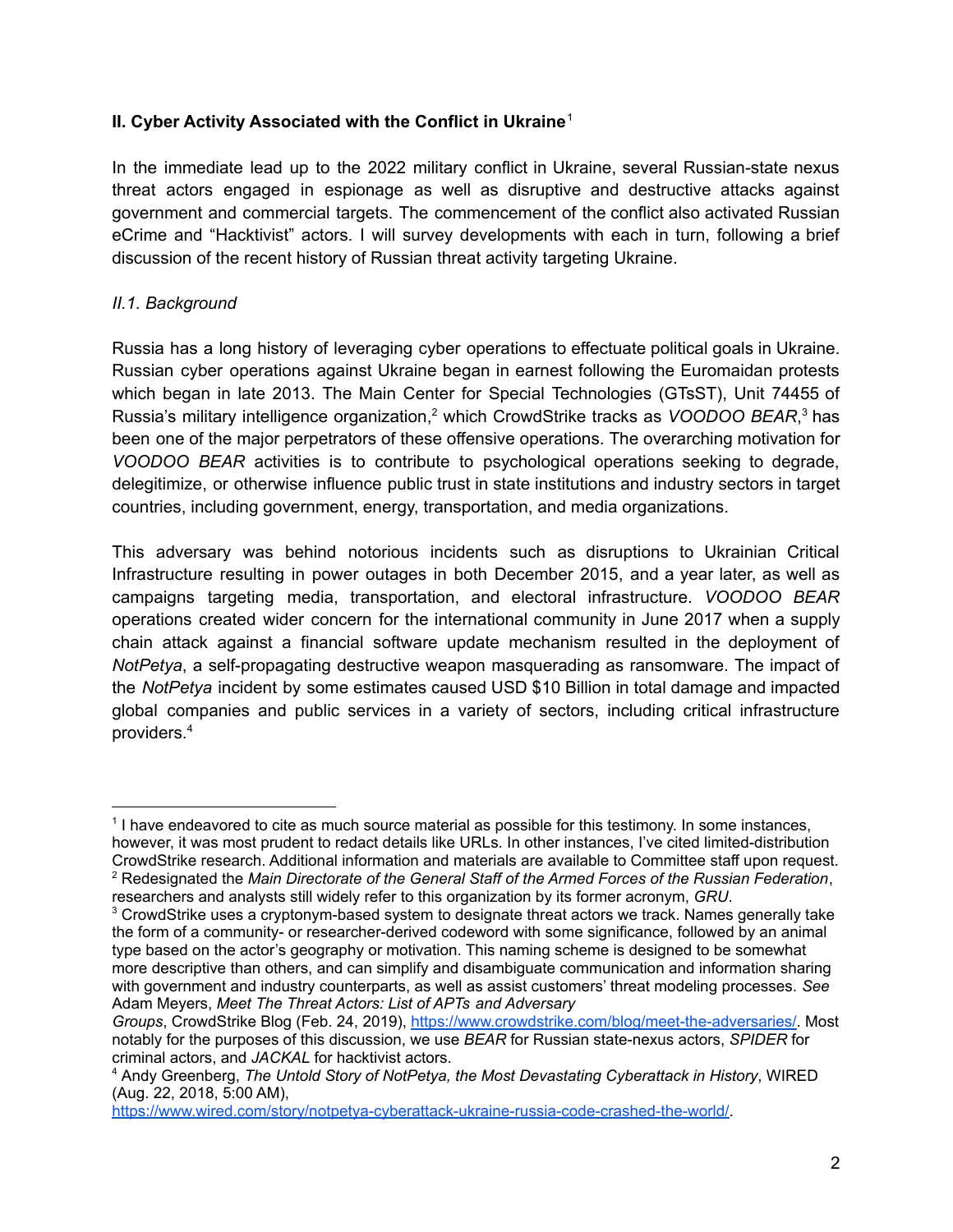Another threat actor, which CrowdStrike tracks as *PRIMITIVE BEAR*, has conducted widespread espionage against Ukrainian government targets since 2014. Believed to be operating from the city of Simferopol in Crimea, this actor represents an offensive cyber capability established specifically in a conflict region to facilitate rapid tasking and collection.

Numerous other adversaries<sup>5</sup> have contributed to the broader asymmetric campaign waged against Ukraine. One notable example observed in 2014 was a coordinated campaign targeting the Central Election Commission (CEC) and Ukrainian media sector which CrowdStrike attributes in part to *BERSERK BEAR, a component* of the Federal Security Service of the Russian Federation (FSB), and in part to the CyberBerkut hacktivist front. <sup>6</sup> Taken together, this campaign intended to deliver effects against strategic targets in the effort to undermine the democratic process within Ukraine.

## *II.2. Current Nation-State Activity*

As Russia began to amass forces on the Ukrainian border, Russian cyber threat activity targeting the nation increased in kind. In mid-January 2022, a campaign of website defacement and data theft impacted numerous Ukrainian government entities contemporaneously with a wiper attack that the security industry has dubbed *Whispergate*. <sup>7</sup> The website defacements included messaging in Ukrainian, Russian, and Polish language that was of a threatening nature, and an image with metadata suggested the activity originated in Poland. The wiper attack and website defacements occurred immediately following a series of bilateral meetings between the U.S. and Russia regarding troop deployments near the Ukrainian border. Following the defacement and wiper attacks, several personas emerged in online underground forums offering data stolen in these incidents. CrowdStrike currently associates these activities with the Russian-nexus threat actor designated *EMBER BEAR*, an adversary group that has operated against government and military organizations in eastern Europe since early 2021.

In mid-February, various Ukrainian banking and governmental websites were targeted as part of a large-scale distributed denial-of-service (DDoS) attack. <sup>8</sup> This included the websites of Ukraine's Ministry of Defense and Armed Forces as well as the website of the State Savings Bank of Ukraine (Oschadbank) and the mobile application of Ukraine's largest commercial bank, PrivatBank. In concert with the DDoS attack, some banking customers were targeted with SMS messages falsely indicating ATM systems were not functioning, and bomb threats were made against several bank locations. The DDoS attacks were later attributed by various government

<sup>5</sup> *FANCY BEAR*, *COZY BEAR*, and *RepeatingUmbra* — which strongly overlaps with an adversary tracked as *UNC1151* in the broader information security industry — actively conducted espionage campaigns targeting Ukraine within the last year.

<sup>6</sup> Brian Yates, *CyberBerkut Attempt to Alter Ukrainian Election*, Guardianlv (May 25, 2014), [https://guardianlv.com/2014/05/cyberberkut-attempt-to-alter-ukrainian-election/.](https://guardianlv.com/2014/05/cyberberkut-attempt-to-alter-ukrainian-election/)

<sup>7</sup> CISA, *Alert (AA22-057A): Destructive Malware Targeting Organizations in Ukraine* (last revised Mar. 1, 2022), <https://www.cisa.gov/uscert/ncas/alerts/aa22-057a>.

<sup>8</sup> *Attention: There is No Threat to the Funds of Privatbank Depositors* (Feb. 15, 2022), [https://spravdi.gov.ua/uvaga-zhodnoyi-zagrozy-dlya-koshtiv-vkladnykiv-pryvatbanku-nemaye/.](https://spravdi.gov.ua/uvaga-zhodnoyi-zagrozy-dlya-koshtiv-vkladnykiv-pryvatbanku-nemaye/)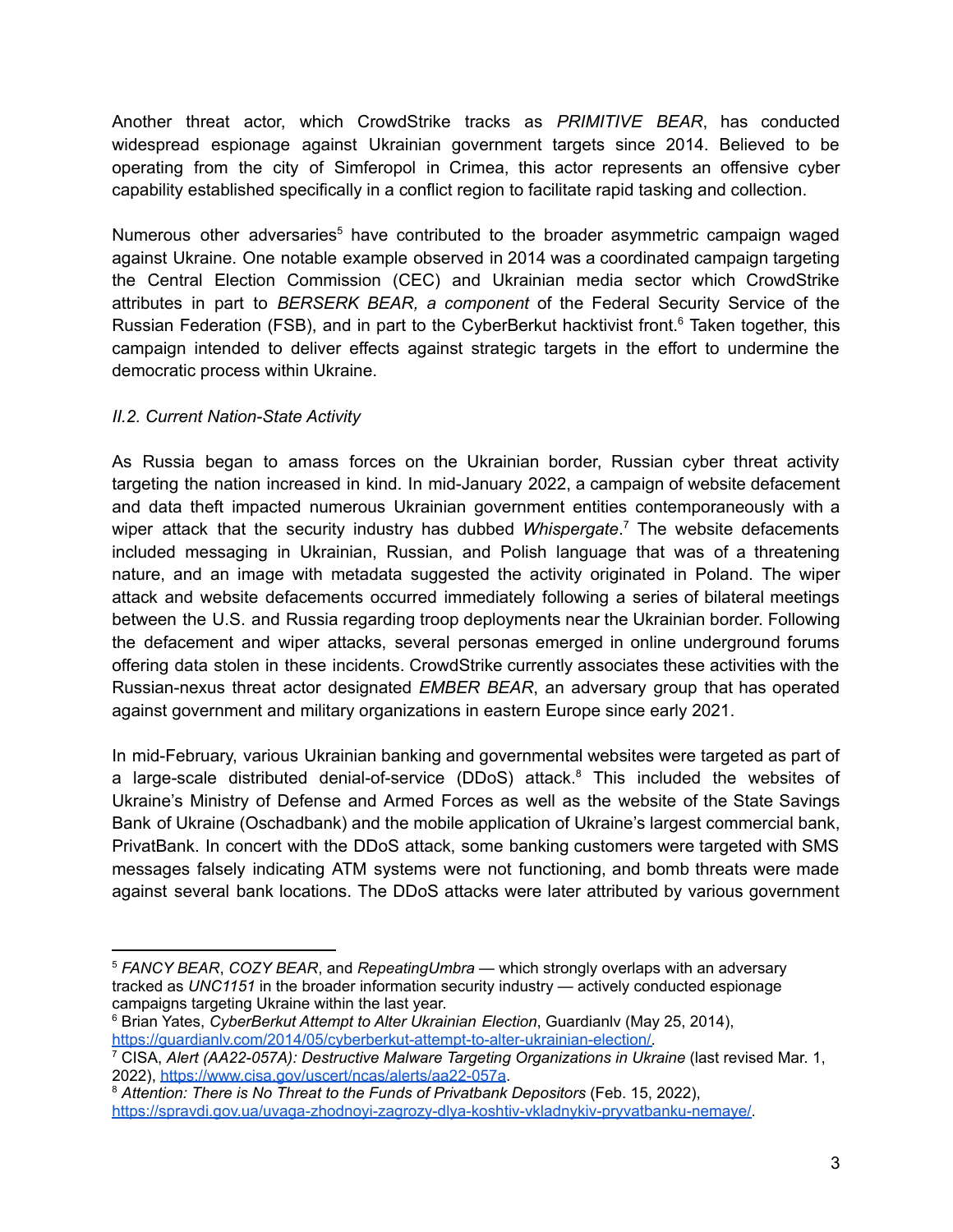officials to the Main Intelligence Directorate of the General Staff of the Armed Forces of the Russian Federation ("GRU").

On 23 February 2022 a second wiper attack was identified, which CrowdStrike tracks as *DriveSlayer*. More technically sophisticated than the *WhisperGate/EMBER BEAR* activity from January, *DriveSlayer* is propagated by a worm the broader cybersecurity industry tracks under the name *HermeticWizard*. The technical complexity and overlap of tactics is consistent with previous operations attributed to *VOODOO BEAR*. In what might be construed as a lesson learned from *NotPetya's* rampant spread, *HermeticWizard* was intentionally designed to limit its spread to the local network, theoretically limiting infections primarily to networks in Ukraine.

On 24 February 2022, several Ukrainian government websites were displaying a defacement message before becoming unresponsive to visitor requests. The displayed message was almost identical to the one used in defacement activity against similar targets on 14 January 2022. Soon after the *DriveSlayer* wiper attack and website defacements, Russian troops attacked Ukraine. In the weeks since the commencement of military conflict numerous other incidents have been identified including additional wiper attacks, misinformation, and espionage against Ukrainian targets.

Although beyond the scope of this testimony, I would at least like to note two other forms of activity associated with this conflict. The first is reported destructive attacks targeting Ukrainian satellite communications capabilities.<sup>9</sup> The second is informational or psychological operations-type activities, likely including amplification through personas and propagation through social media. Elements of the researcher community are monitoring these types of operations, and information about their scope and effects is likely to become clearer over time.

#### *II.3 eCrime*

The conflict in Ukraine has also impacted–perhaps even reshaped–the criminal cyber threat ecosystem. This is notable because Russia has long harbored, and potentially leveraged for policy or political ends, eCrime threat actors. These adversaries now have the potential to act in support of Russian state goals, such as by acting as an irregular component, performing disruptive attacks around the globe and specifically in the United States.

In the immediate wake of the invasion of Ukraine, eCrime actors who are responsible for financially-motivated malicious cyber activity began responding to the conflict. Some actors appeared to directly support Russian state interests. *WIZARD SPIDER*, <sup>10</sup> an adversary that first surfaced in 2016 with their *Trickbot* malware, and is more recently associated with several ransomware operations including *Ryuk* and *Conti,* announced their full support of the Russian

<sup>9</sup> Ellen Makashima, *Russian Military Behind Hack of Satellite Communication Devices in Ukraine at War's Outset, U.S. Officials Say*, Washington Post (Mar. 24, 2022, 10:25 PM), [https://www.washingtonpost.com/national-security/2022/03/24/russian-military-behind-hack-satellite-com](https://www.washingtonpost.com/national-security/2022/03/24/russian-military-behind-hack-satellite-communication-devices-ukraine-wars-outset-us-officials-say/) [munication-devices-ukraine-wars-outset-us-officials-say/.](https://www.washingtonpost.com/national-security/2022/03/24/russian-military-behind-hack-satellite-communication-devices-ukraine-wars-outset-us-officials-say/)

<sup>10</sup> *WIZARD SPIDER* is not associated with the *HermeticWizard* wiper malware described above; the naming overlap is coincidental.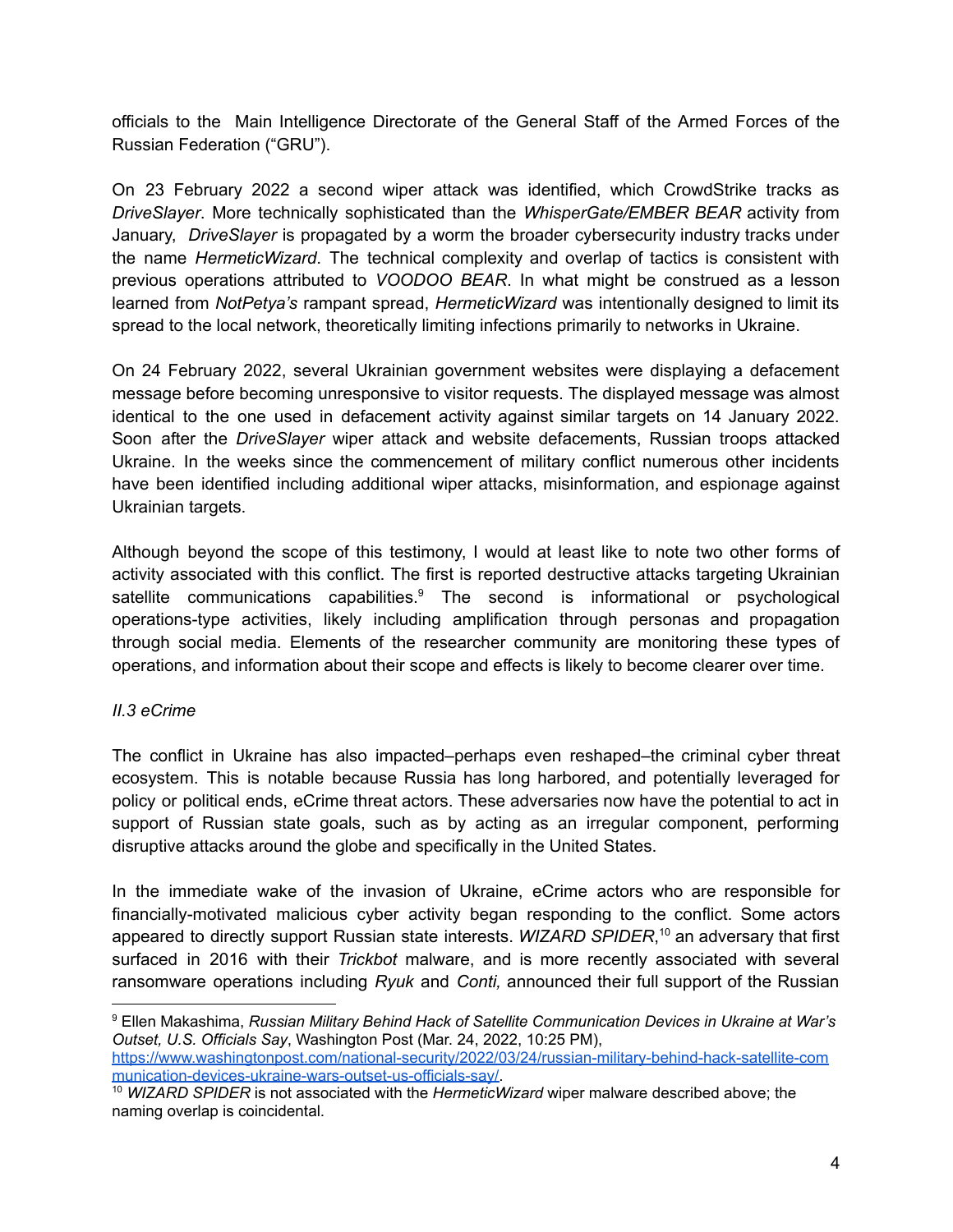government and their willingness to retaliate against critical infrastructure entities.<sup>11</sup> Other groups such as *SALTY SPIDER,* the operator of the *Sality* botnet, and *SCULLY SPIDER,* operator of the *Danabot* infrastructure, recently engaged in DDoS attacks uncharacteristic of their previous operations, against Ukrainian targets. It is unknown whether these incidents were motivated by patriotism, conducted at the direction of Russian security services, or followed some other motive such as financial gain.

In other cases, the criminal ecosystem broke with Russian members over the invasion. For example, some criminal forums–digital bazaars for buying and selling stolen information and tools for offensive cyber operations–began banning users associated with Russian Internet Protocol (IP) address space as a sort of criminal community-driven sanction in response to the Russian aggressions against Ukraine.<sup>12</sup> However, anti-Russian sentiment in the eCrime space was not widespread, and most of the criminal groups tracked by CrowdStrike signaled that they were apolitical and primarily focused on revenue generation, consistent with their general modus operandi. Some groups have actually used the conflict as fodder for conducting operations, inserting malicious components into varying participatory DDoS tools marketed at individuals who want to lend their computers to attacks against Russia in response to the conflict. Ever opportunistic, some criminally motivated actors have used the conflict in Ukraine as material for lures, or implanted information stealers in participatory DDoS tools designed for individuals who wish to engage in hacktivism against Russian targets but lack the technical sophistication to launch attacks on their own.

## *II.4 Hacktivism*

The conflict catalyzed a significant level of both pro-Russian and pro-Ukrainian hacktivism. On the pro-Russian side, *Killnet*—a low-level Russian eCrime group—turned to hacktivism in response to Ukraine's coordinated effort to unite pro-Ukraine hacktivists, including the so-called *IT Army of Ukraine*. <sup>13</sup> *Killnet* claimed a series of DDoS attacks beyond Ukraine's borders and against websites controlled by the Polish and Latvian governments. Killnet also claimed a DDoS attack against the website of the National Bank of Poland. In a social media post, the group called the attack against the bank a "warning" and included links to the National Bank of Poland website as well as an online tool for checking website availability. The group threatened to target the Polish government if Warsaw escalated tensions between NATO and Russian forces in the region. Specifically, the group vowed to encrypt "all information systems with internet access" in Poland. In the warning, *Killnet* also issued a "reminder" about *REvil* (ransomware developed by the eCrime adversary *PINCHY SPIDER*) and a recent high-profile ransomware attack against a U.S. critical infrastructure operator.

<sup>&</sup>lt;sup>11</sup> In response to this announcement, a security researcher released logs of internal communications of this group exposing their composition, internal structure, recruitment strategies, financial infrastructure, and future ambitions. These leaks provided an unprecedented view into the internal machinations of a several hundred person organization built for the express purpose of conducting extortion, theft, and other criminal enterprises against western organizations and critical infrastructures.

<sup>12</sup> CrowdStrike Intelligence Reporting, Feb. 25, 2022.

<sup>13</sup> *Russian Killnet Hackers Brought Down Anonymous Website*, Ren.TV, (Mar. 1, 2022), [*Source URL available to Committee Staff by request*.]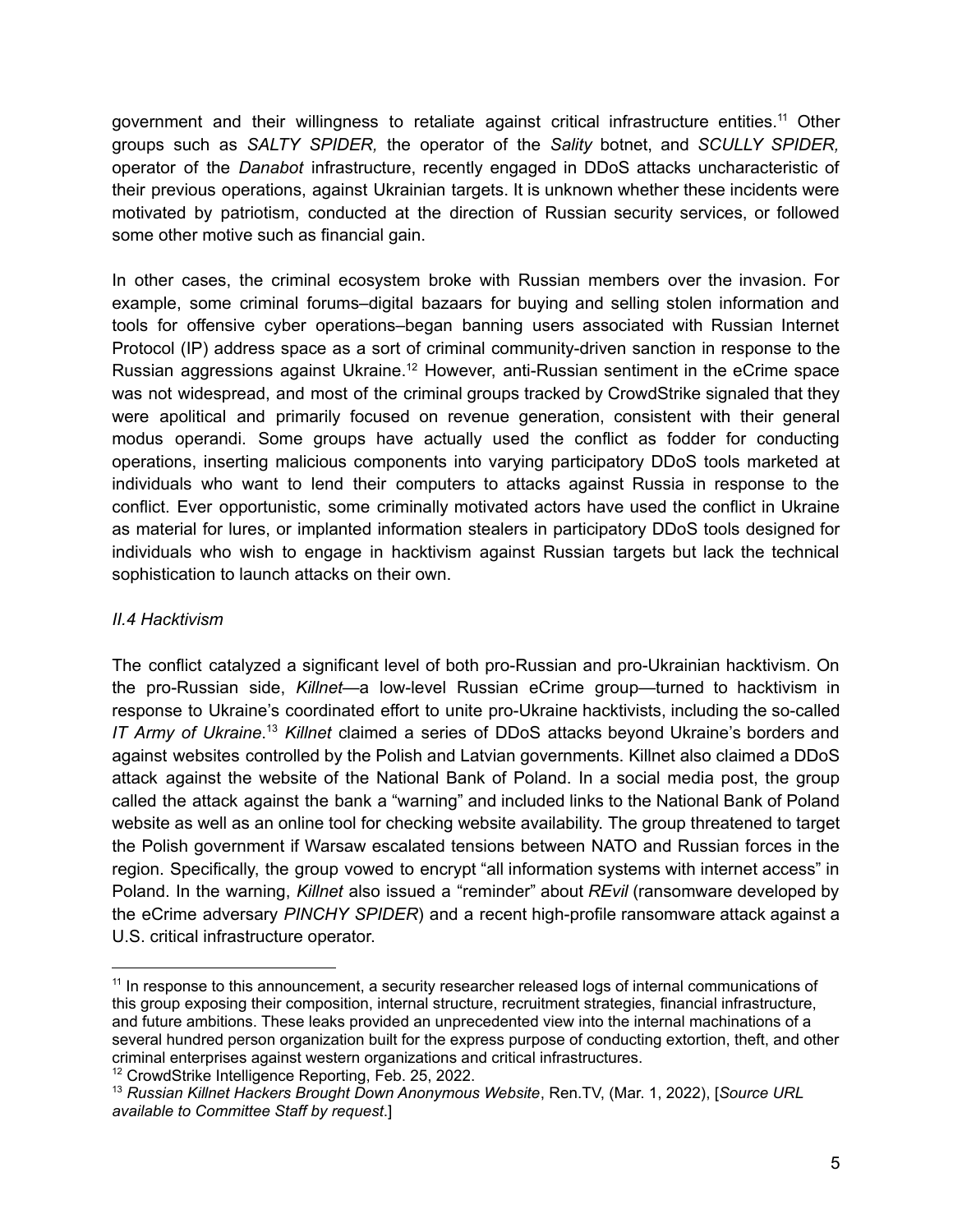Pro-Ukrainian Hacktivism observed or reported to date includes: 14

- *Anonymous*. Since at least mid-February 2022, affiliates of the hacktivist collective *Anonymous* advertised their intent to conduct cyber operations should tensions in Ukraine escalate. Self-identified *Anonymous* affiliates have claimed responsibility for dozens of incidents since late February, including DDoS attacks, website defacements, and leaks. *Anonymous* affiliate's claims are frequently exaggerated, however CrowdStrike has confirmed significant data leaks from Russian-state-owned energy company Rosneft, Russia's censorship agency Roskomnadzor, Russia's state-controlled oil pipeline company Transneft, and the Central Bank of Russia. Some affiliates have also claimed more disruptive attacks, including destroying back-up images of mobile phones and file directories from Rosneft and a brief take-over of multiple Russian State media organizations to broadcast footage of the war in Ukraine.
- *PARTISAN JACKAL*. *The Cyber Partisans*, which CrowdStrike tracks as *PARTISAN JACKAL*, signifying its hacktivist motivation, issued a statement on social media calling on "like-minded hackers" in Ukraine and Russia to join forces against the "fascist campaign" Russia has launched against "brotherly" Ukraine. This statement followed a 24 February 2022 post announcing the formation of the "Belarus Tactical Group" consisting of members of multiple other resistance groups that *PARTISAN JACKAL* supports. *PARTISAN JACKAL* previously responded to Russia's troop presence in Belarus by encrypting several systems controlled by state-owned railway operator Belarusian Railway.
- *CURIOUS JACKAL*. Personas associated with Spanish-speaking actor *KelvinSecTeam,* tracked as *CURIOUS JACKAL*, published several posts on forums and social media detailing recent targeting of the Russian government. This included posts with at least 668 seemingly legitimate government files, information on the state media outlet RT, and surveillance video purportedly from inside a nuclear power plant in Russia.
- *Ukrainian Government*. As the military conflict began, the Ukrainian government reportedly started recruiting a volunteer cyber force, the IT Army of Ukraine. Advertisements for volunteers began circulating on hacker forums, calling on Ukrainian forum members to "get involved in the cyber defense of our country." The forum posts reportedly directed users to an application asking volunteers for areas of specialty and professional references. The volunteers are reportedly divided into defensive and offensive units. <sup>15</sup> CrowdStrike has observed the offensive units use social media outlets to coordinate DDoS attacks against Russian government and private industry websites.
- *Unknown actors*. Unidentified hacktivists defaced the Russian Emergency Situations Ministry website. The hacktivists replaced a ministry hotline number with a number Russian soldiers could use to defect, changed news items on the front page to "Don't Believe Russian media–they lie", and posted a link offering "full information about the

<sup>&</sup>lt;sup>14</sup> Except where otherwise noted, information in this subsection is derived from CrowdStrike Intelligence Reporting, Jan.-Feb. 2022.

*<sup>15</sup>* Joel Schectman and Christopher Bing, *EXCLUSIVE Ukraine Calls on Hacker Underground to Defend Against Russia*, Reuters (Feb. 24, 2022, 6:51 PM),

[https://www.reuters.com/world/exclusive-ukraine-calls-hacker-underground-defend-against-russia-2022-0](https://www.reuters.com/world/exclusive-ukraine-calls-hacker-underground-defend-against-russia-2022-02-24/) [2-24/.](https://www.reuters.com/world/exclusive-ukraine-calls-hacker-underground-defend-against-russia-2022-02-24/)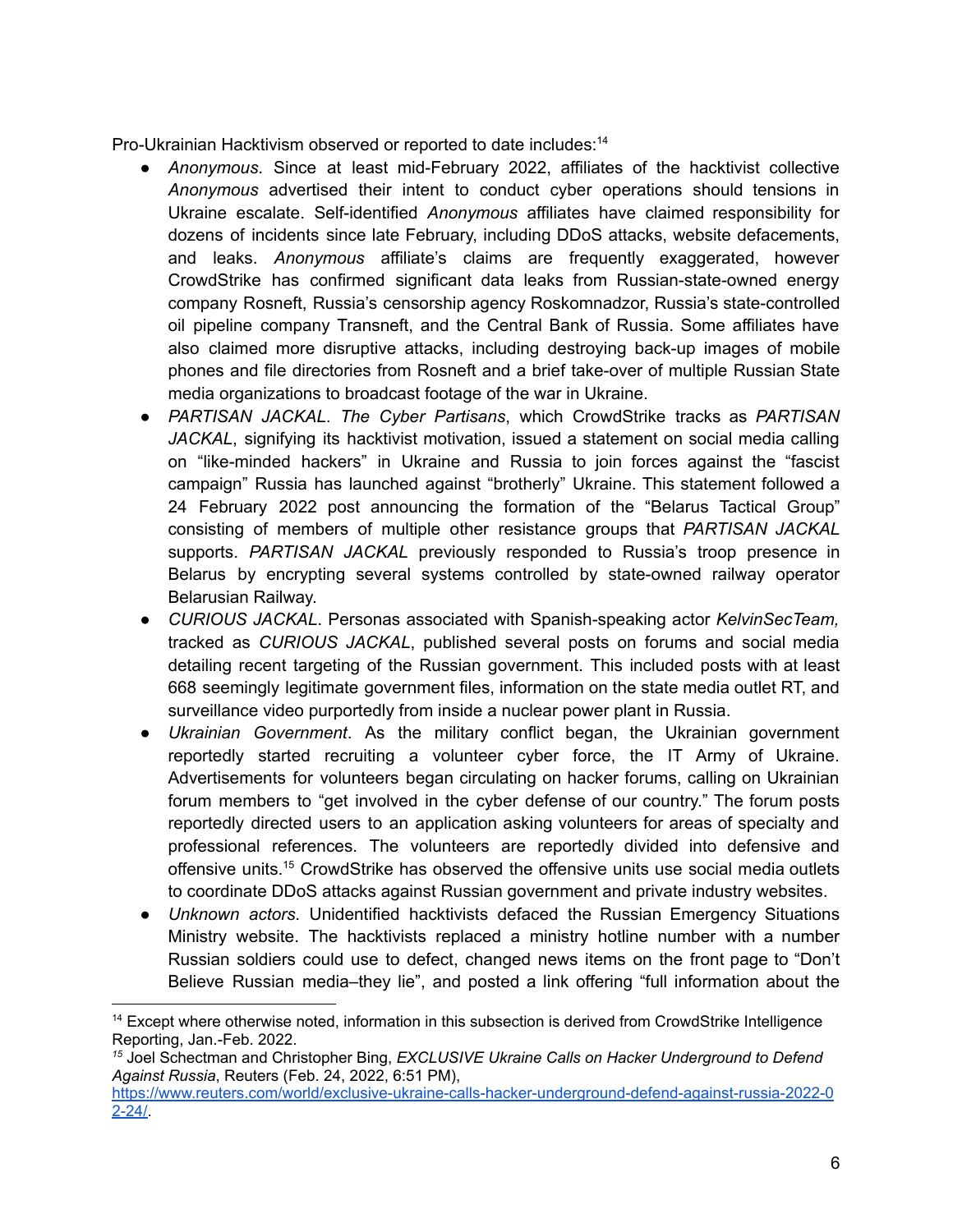war in Ukraine." The same day, likely hacktivists posted insults aimed at President Putin and Russians on Russian judicial websites. 16

● *Supply chain*. In one deeply concerning incident, the maintainer of 'node-ipc' a popular open source coding component altered it to effectuate a targeted supply chain attack to protest Russia's invasion of Ukraine. The maintainer released a sabotaged version of the software that included malicious code that would delete files or overwrite them with a heart emoji for users based in Russia and Belarus, as determined by the system's external IP address. The affected module is used as a dependency in many nodejs-based applications, which were also impacted by the malicious node-ipc versions. The unintended consequences of this supply chain attack have not been fully assessed, but it stands to erode trust in open source software and damage the credibility of such projects.<sup>17</sup>

# **III. U.S. Critical Infrastructure Readiness**

Since long before the current conflict in Ukraine, U.S. national security officials and cybersecurity industry analysts have raised concerns about Russia's demonstrated capabilities and potential intentions to attack U.S. critical infrastructure. Periodic breaches of operators in this space, attributed to Russia-nexus actors, illustrate that U.S. infrastructure could at least be held at risk, and possibly attacked, degraded, and destroyed, during a time of heightened geopolitical tensions. As the war in Ukraine drags on without Russia achieving its political objectives, and as sanctions by the U.S. and allies mount in scope and impact, the risk of such attacks becomes more acute.

U.S. critical infrastructure operators, for their part, are increasingly focused on this threat. The U.S. government, through collective efforts of the White House, CISA, the Department of Energy, and other Sector Risk Management Agencies, have rolled out a variety of awareness and assistance campaigns over the years to help strengthen infrastructure entities' security posture. There have been improvements over the past decade, albeit from a sometimes low baseline of readiness. Defensive capabilities also differ significantly across sectors. For structural reasons, we see different resourcing and outcomes across sectors like financial services and water utilities, for example.

# **IV. U.S. Government Support and Coordination Mechanisms**

White House public statements and reported notifications and offers of assistance to state government leadership; the CISA #ShieldsUp campaign; and well-timed DoJ indictments represent an unprecedented level of communications engagement on cybersecurity from Executive Branch leadership. These are all positive steps from an awareness perspective.

<https://www.washingtonpost.com/world/2022/03/17/russia-government-hacking-wave-unprecedented/>.

<sup>16</sup> Mary Ilyushina, *Russian Government Website Face 'Unprecedented' Wave of Hacking Attacks, Ministry Says*, Washington Post (Mar. 17, 2022, 8:29 AM),

<sup>17</sup> Adam Bannister, *NPM Maintainer Targets Russian Users with Data-Wiping 'Protestware'*, Daily Swig (Mar. 21, 2022),

<https://portswigger.net/daily-swig/npm-maintainer-targets-russian-users-with-data-wiping-protestware>.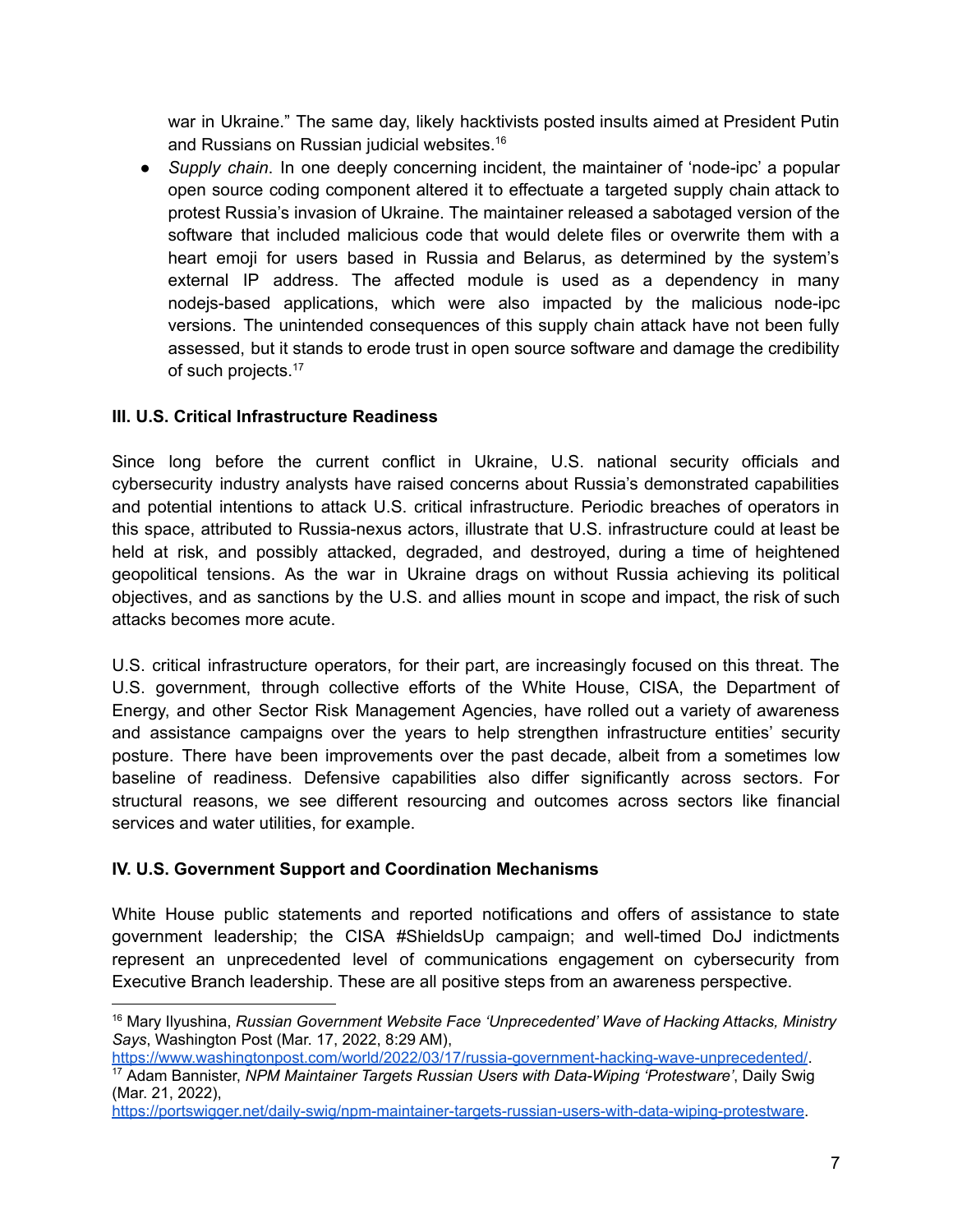The U.S. Government has made significant strides over the past few years in coordinating with industry against cyber threats. The establishment of JCDC in particular, where CrowdStrike participates as a plankholder organization, has helped strengthen cybersecurity and IT industry and government collaboration and information sharing. Parallel efforts by nongovernmental organizations as well as other agencies with different authorities and mandates also help the community. Many of these have formed organically over the years, and in my assessment, contribute to a healthy ecosystem. Mature entities like CrowdStrike and others in the cybersecurity industry can support participation in multiple groups organized around different themes, interests, and relationships so long as there is marginal value–and this ultimately promotes sharing.

Beyond the cybersecurity industry, businesses and critical infrastructure operators have significant limitations and constraints on time, attention, and resources. Those seeking support or fulfilling regulatory obligations presently collaborate through some or all of CISA, a different Sector Risk Management Agency, and the FBI. Views within the community differ about the extent to which the status quo "choose your partner"-style system is equal to the threats we face, and my co-panelists are better suited than me to address the efficacy for their respective sectors. I will just note here that the recent consolidation of Incident Reporting under CISA appears likely to promote rapid analysis and dissemination of threat indicators and trends, which can improve security posture across the board.

## **V. Conclusions and Recommendations**

Russian state actors have used cyber means over the years to advance its political agenda, and that continues in the context of the ongoing war in Ukraine. Events there have also affected the shape of the broader eCrime ecosystem and activated both pro-Russia and pro-Ukraine hacktivism. Outside the immediate theater of conflict, Russian activity to date has been modest relative to early fears. However, this could change at any time and indeed there are indications that Russia may become more aggressive in retaliation for foreign support to Ukraine and significant sanctions on Russian personnel and entities. U.S. critical infrastructure operators must remain on high alert. With significant media coverage and the efforts of U.S. Government actions and warnings described above, it appears that private sector entities are increasingly taking note.

But even with awareness sufficiently raised, and new resources and support, critical infrastructure operators must still "do" cybersecurity well. This is a "last mile" problem that cannot be solved through policy initiatives alone. Though not an exhaustive list, entities should:

- Build relationships with law enforcement or homeland security staff that can help during an incident.
- Develop or maintain access to know-how and skilled workers or support staff. This includes having an incident response plan in place and, in many cases, a retainer with a qualified provider of incident response services.